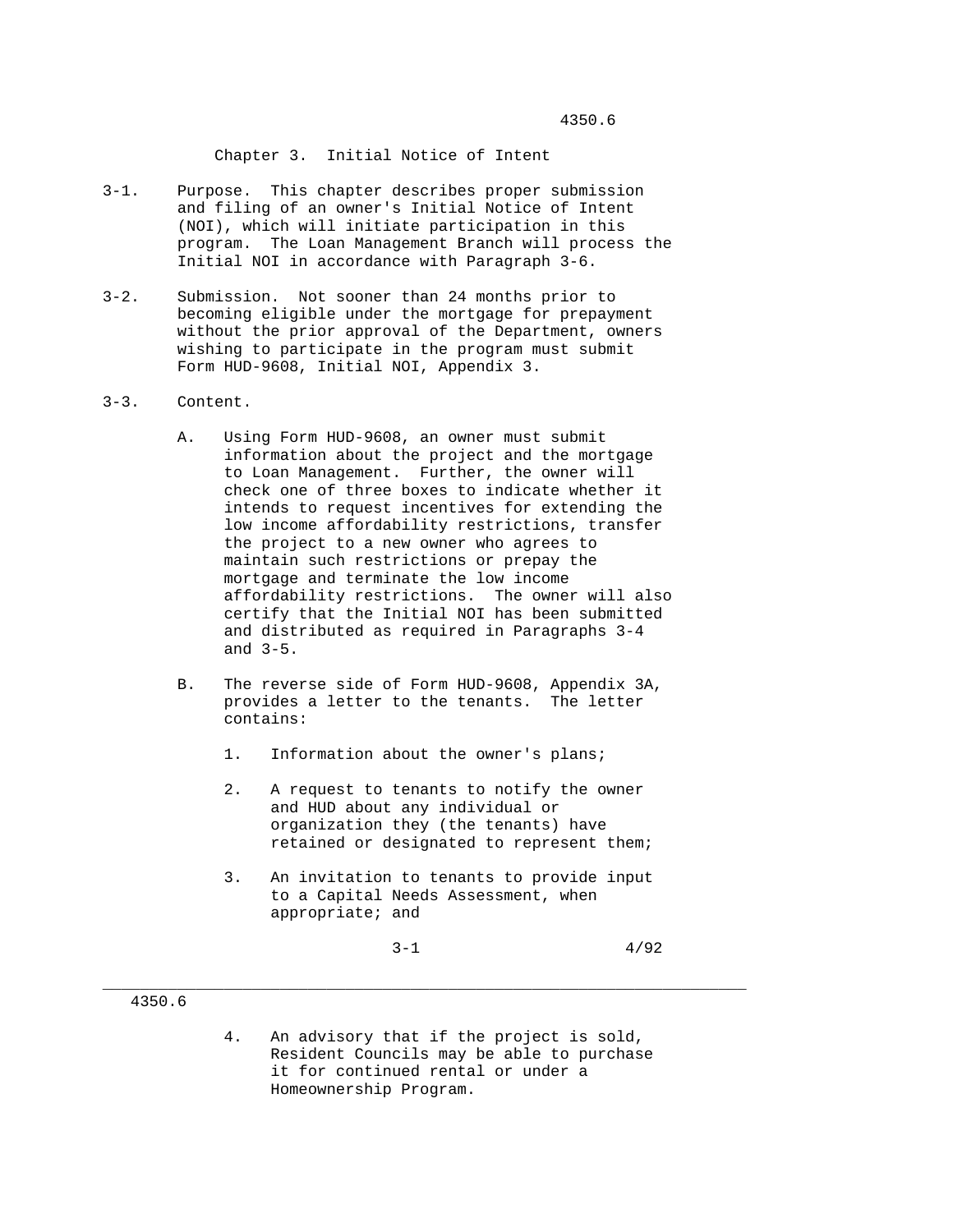- C. If the mortgage for the property had fallen into default prior to November 28, 1990, but since that time has been current under a workout agreement, as specified in Chapter 2 Paragraph 2-3.D, the owner must submit with its initial NOI a letter agreeing to recompense the FHA insurance fund for losses resulting from that default.
- 3-4. Filing. Owners must simultaneously submit Form HUD-9608 to the parties listed below:
	- A. The appropriate HUD Field Office;
	- B. The relevant State or Local Agency as determined in Paragraph 1-10.A.1.;
	- C. The mortgagee; and
	- D. Each occupied unit in the project and any tenant representative known to the owner. If, to the best of the owner's knowledge, no such tenant representative exists, then the owner must certify that he knows of no such representative. The owner must also include with the Initial NOI, a Form-HUD 9608A, Notification of the Availability of Translations, Appendix 3C, which advises tenants in 10 languages of the availability of translations.
- 3-5. Posting of the Initial Notice of Intent.
	- A. The owner must post a copy of the Initial NOI in a readily accessible location within each affected building of the project. Appendix 3C must be posted alongside the Initial NOI.
	- B. Upon the request of any non-English speaking tenants residing in the project, the owner must provide a translation of the Initial NOI to such tenant. To obtain one or more translations, the owners should contact the Loan Management

\_\_\_\_\_\_\_\_\_\_\_\_\_\_\_\_\_\_\_\_\_\_\_\_\_\_\_\_\_\_\_\_\_\_\_\_\_\_\_\_\_\_\_\_\_\_\_\_\_\_\_\_\_\_\_\_\_\_\_\_\_\_\_\_\_\_\_\_\_

4/92

 $3-2$ 

4350.6

 Branch, which will provide translations. The Multifamily Housing Preservation Branch, in Headquarters, has arranged for the translation of the Initial NOI into ten languages: Arabic, Chinese, Farsi, French, Japanese, Korean, Russian, Spanish, Thai, and Vietnamese. Loan Management staff may ask the Regional Contracting Officer to contract locally for the